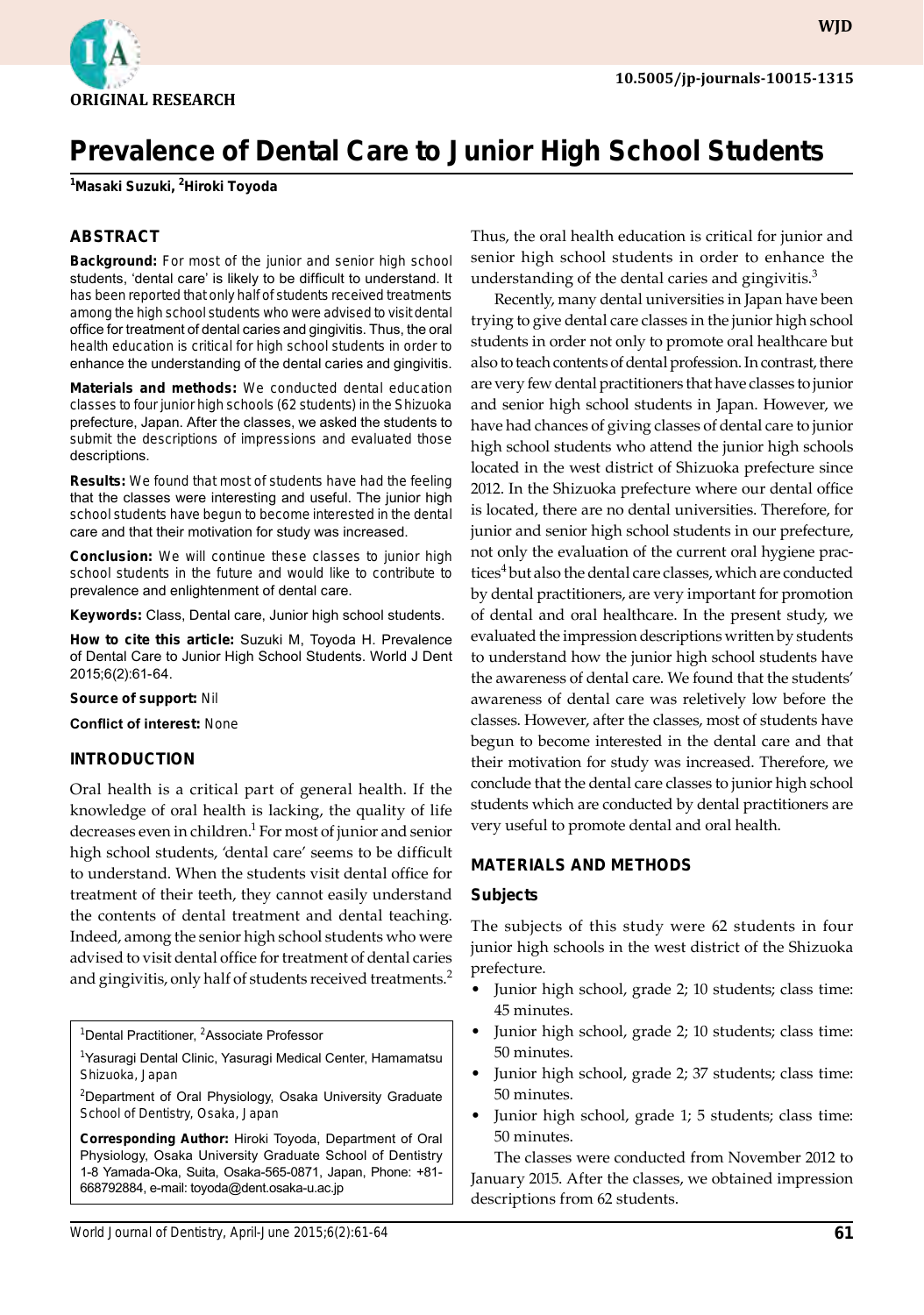# **Contents of Classes for Junior High School Students**

## *How to become Dentist in Japan?*

In Japanese dental universities, the minimum period required for graduation is 6 years. The curriculums include both liberal arts and dental professional subjects. In Japan, there are 29 dental universities. After graduation of the dental university, we received a qualifying examination for the dental license.

## *Basic Medicine and Clinical Medicine*

Dental students need to study basic medicine, such as anatomy, physiology, pharmacology, microbiology, biochemistry, dental biomaterials and pathology. The clinical medicine includes: periodontology, endodontology, prosthetic dentistry, geriatric dentistry, comprehensive dentistry, preventive dentistry, pediatric dentistry, orthodontics, oral and maxillofacial surgery and anesthesiology.

## *Future Course after Graduation*

About 90% of Japanese dentists become dental practitioners. Few dentists become basic researchers. For exception, few dentists choose another occupation.

# *Sports Dentist*

Sports dentists treat and prevent orofacial athletic injuries and related oral diseases and manifestations.

## *Importance of Dental Examination*

Because any potential problems can be identified early and appropriate action can be taken, it is important to attend a dentist on a regular basis. If tooth decay left untreated, it may cause the loss of a tooth in the future.

# *Oral Hygiene*

Oral hygiene is the practice of keeping the mouth and teeth clean to prevent dental problems, most commonly, dental cavities and gingivitis. Cleaning of teeth, such as removing plaque, flossing and interdental brushes are important. Oral hygiene also includes tongue cleaning and gum care. We included contents designed to teach the importance of taking individual responsibility for dental health.

## *Modern Dental Procedures*

*Tooth whitening*: There are several procedures, such as at home bleaching and whitening toothpastes.

*Orthodontics*: Dental braces can correct underbites as well as malocclusions, overbites, crossbites, open bites, deep bites, crooked teeth, and various other flaws of the teeth and jaw.

## *Mastication and Brain Function*

Several studies suggest that mastication is important to maintain cognitive functions. For example, researches in animals and humans have shown that mastication maintains cognitive function in the hippocampus, a brain area critical for learning and memory. Reduced mastication attenuates spatial memory and causes hippocampal neurons to deteriorate morphologically and functionally, especially in aged animals.<sup>5,6</sup>

## **Results**

## **Students' Impressions for Classes**

A total of 62 junior high school students submitted the descriptions of impressions after the classes, and we evaluated these descriptions. The main impressions were listed in Table 1. Nearly half of students had the impression that 'I was interested in the class' (28 students,

| <b>Table 1:</b> The impression descriptions for the classes obtained from 62 students in |
|------------------------------------------------------------------------------------------|
| four junior high school students                                                         |

| Impressions                              | School A | School B | School C | School D | Frequency |
|------------------------------------------|----------|----------|----------|----------|-----------|
| I was interested in the class            |          |          | 25       |          | 28        |
| I need to study hard                     |          |          | 9        |          | 13        |
| The work for medical profession is hard  | າ        |          |          |          | 8         |
| Teeth are important                      |          |          |          |          |           |
| I want to work in the medical profession | 2        |          |          |          | 5         |
| It was good for the future               |          |          |          |          |           |
| I felt strained                          |          |          |          |          |           |
| Challenge is important                   |          |          |          |          |           |
| Teeth are important for athletes         |          |          |          |          |           |
| The class was not good for me            |          |          |          |          |           |
| I realized the importance of mentality   |          |          |          |          |           |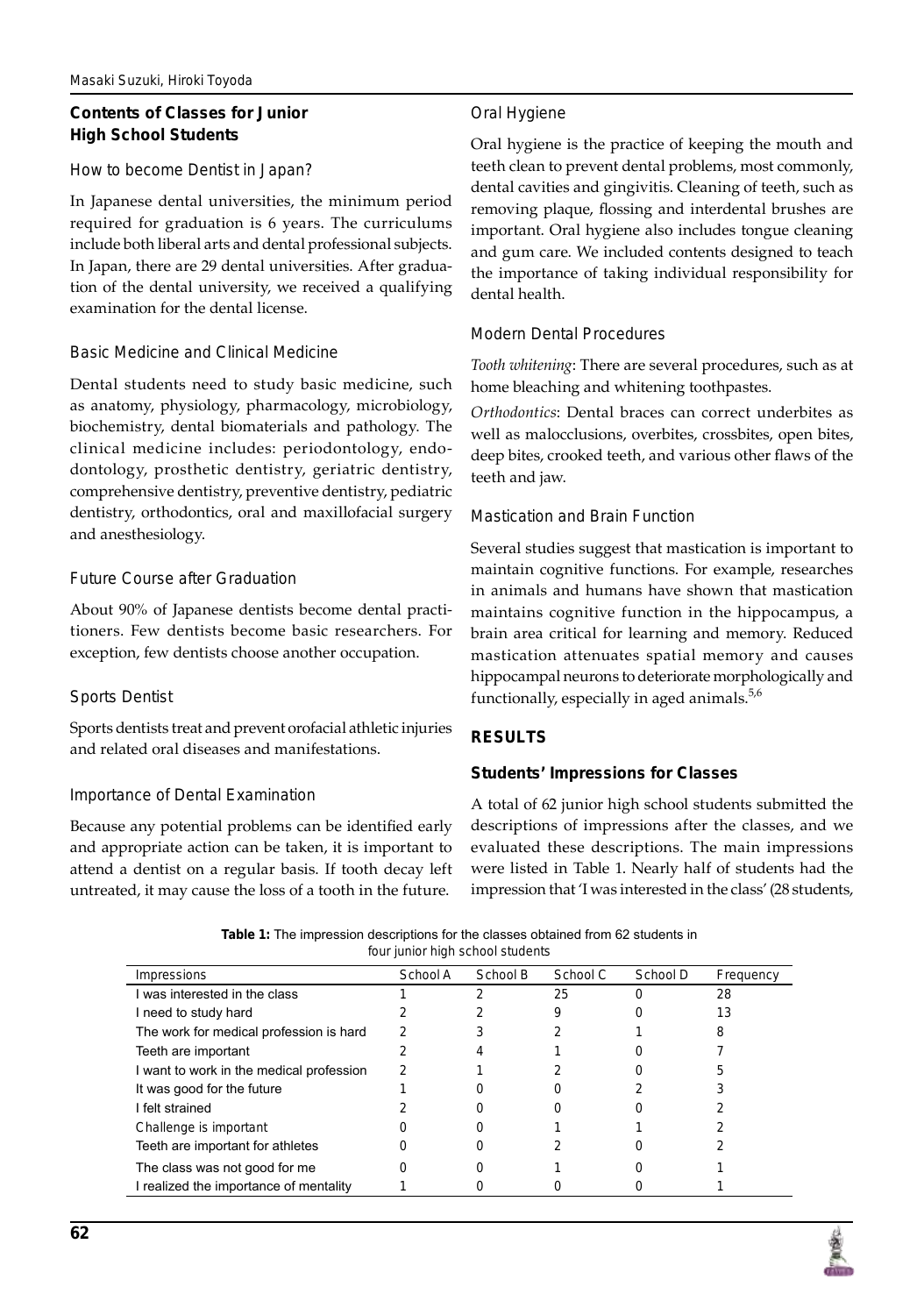45.2%). When we asked the students, 'which content was most interesting' after the classes, they appeared to be interested in the topic about dental sports. About 21% of students (13 students) had the impression that 'I need to study hard'. The eight of 62 students (12.9%) had the impression that 'The work for medical profession is hard', and the seven of 62 students (11.3%) felt that 'Teeth are important'. The five of 62 students (8.1%) had the impression that 'I want to work in the medical profession'. These results suggest that their awareness of dental care was increased and that the students had begun to be interested in the medical profession including dentist and dental hygienist.

# **Words appeared more than Twice in Impression Descriptions**

We summarized the words appeared more than twice in impression descriptions obtained from 62 students (Table 2). The word 'anatomy' appeared 25 times in their impressions. This was presumably because we pointed out that anatomy is very important for clinical medicine including dental practice. The words 'dentistry/ dentist', 'tooth brush', 'physiology', 'effort' and 'medicine' appeared 17, 9, 8, 6 and 5 times respectively.

# **Discussion**

This study investigated the effectiveness of classes for dental health education conducted by our dental clinic to junior high school students. The purpose of the classes was to increase their health awareness and to change students' behavior. The classes also included contents designed to teach the importance of taking individual responsibility for health. After the classes, we found

several findings. First, the students have begun to be interested in brushing their teeth. Also, they began to be interested in taking care of their overall health as well as their oral health. Second, the motivation to learn in students was enhanced after the classes, which was reflected in the impression descriptions. These results suggest that the classes that we conducted were able to lead to promote health awareness and to positive behavioral changes.

Most of the students were interested in the classes, especially in sports dentistry. This is probably because most of students are engaged in sports, such as soccer, baseball, basketball, volleyball and swimming. It has been reported that during sports and exercise, the risk of dental caries and erosion increases in young athletes.<sup>7</sup> Therefore, it is conceivable that teaching the relationship between the risk of dental diseases and sports to not only students but also their parents and teachers is very useful. Moreover, the students have begun to feel the importance of studying hard. Also, the students have begun to be interested in the work concerning medical profession, as reflected in impression descriptions. These results are likely to be correlated with the motivation for future work.

In August 2011, 'The Promotion of Dental and Oral Health' was formulated in Japan.<sup>8</sup> This is the first law to present that 'Oral health plays a basic and important role in ensuring that people lead a healthy and high-quality life'. This law stipulates guiding principles to promote the maintenance of oral health. In July 2012, Ministry of Health, Labor and Welfare in Japan have created 'the Basic Matters related to the Promotion of Dental and Oral health'. At present, each local government is implementing the measures related to the promotion of

| <b>Table 2:</b> Words appeared more than twice in the impression descriptions obtained from |
|---------------------------------------------------------------------------------------------|
| 62 students in four junior high school students                                             |

| Words             | School A | School B | School C | School D | Frequency |
|-------------------|----------|----------|----------|----------|-----------|
| Anatomy           | 22       | 3        | 0        | 0        | 25        |
| Dentistry/dentist | 4        | 5        | 5        | 2        | 17        |
| Toothbrush        |          | 6        | 3        |          | 9         |
| Physiology        | 8        |          |          |          | 8         |
| Effort            | 4        |          |          |          | 6         |
| Medicine          |          |          |          |          | 5         |
| Examination       |          |          |          |          |           |
| Dental paste      |          |          | 3        |          |           |
| Doctor            | з        |          |          |          |           |
| <b>Blood</b>      | 3        |          |          |          |           |
| Pathology         | 3        |          |          |          |           |
| Sports            |          |          |          |          |           |
| Challenge         |          |          |          |          |           |